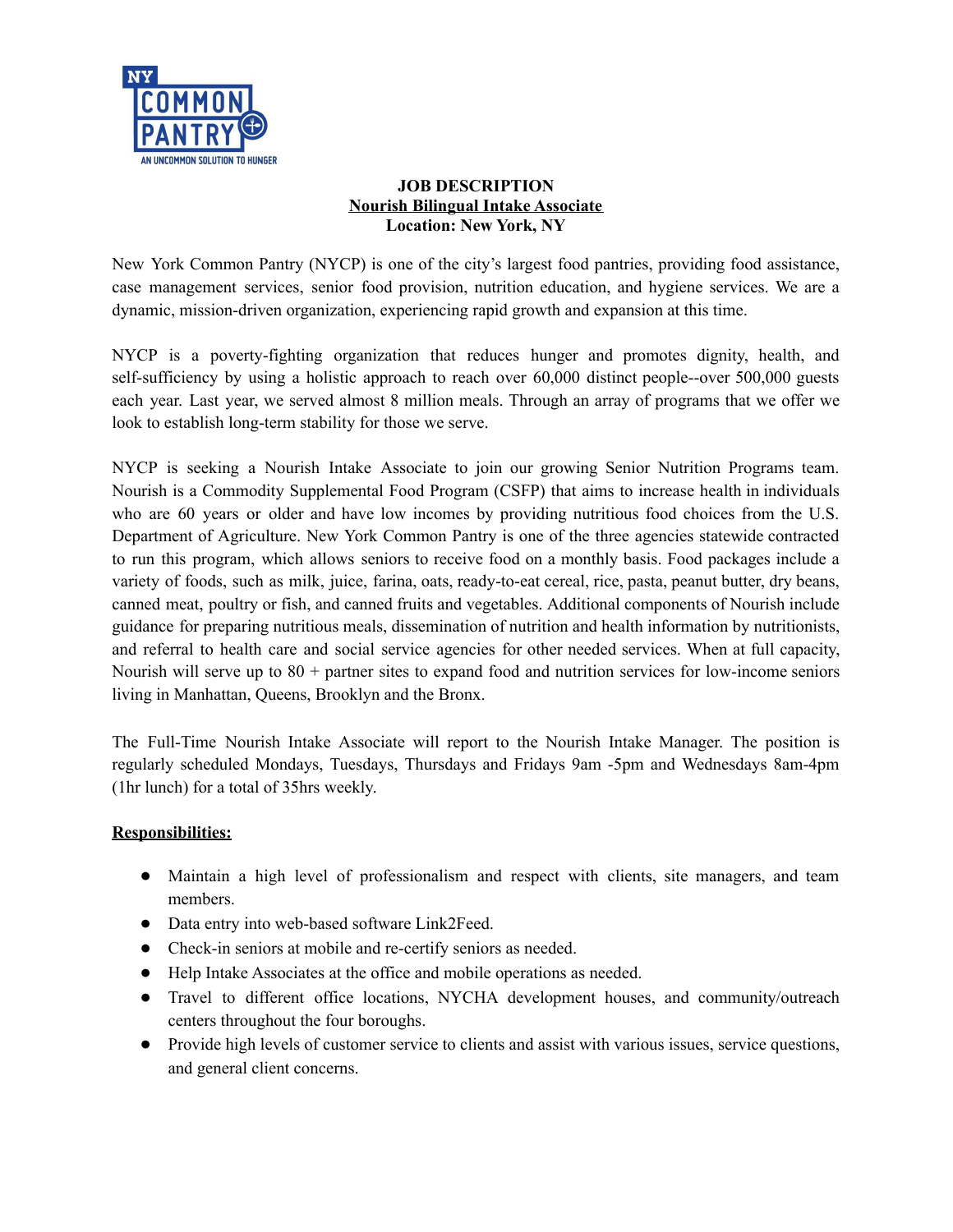- Work well in a team-oriented atmosphere, effectively communicate and collaborate with team members on various work-related projects.
- Rotate with Intake Associates to provide front desk coverage.
- Pantry coverage as assigned, which will include the ability to lift boxes of 30 pounds and placing them on table, packing the food items for the participant, filling the participant's cart with their packages, breaking down boxes as needed, replenishing pantry items, and noting damaged items.
- Assist with reception, filing, and other clerical duties.
- Must be able to lift up to 30lbs.
- Other responsibilities as assigned.

#### **Qualifications**:

- High School Diploma or Equivalent required.
- Associate's or Bachelor's Degree preferred.
- Bilingual in Spanish/English or bilingual in Chinese/Mandarin.
- Self-starter, detail-oriented with excellent interpersonal skills and multitasking abilities.
- Commitment to helping the communities in need and NYCP's work and mission.
- Proficient in Microsoft Office Suite and Google Drive.
- Experience working with a diverse population.
- Possess an academic background in Human Services or social services.

This is not an exhaustive list of all responsibilities, duties, skills, efforts or requirements, or working conditions associated with the job. While this is intended to be an accurate reflection of the current job, management reserves the right to revise the job or to require that other or different tasks be performed as assigned. This description does not constitute a contract of employment and *NYCP may exercise its employment-at-will rights at any time.*

Please note that NYCP requires all employees to be fully vaccinated against COVID-19 as a condition of employment. Accordingly, successful candidates must be fully vaccinated against COVID-19 and submit proof of vaccination prior to the commencement of employment, unless they qualify for a reasonable accommodation for bona fide medical or religious reasons. This ensures that NYCP's employees and participants are protected and the organization can safely operate.

### **To Apply:**

Please submit your resume and cover letter to: [jobs@nycommonpantry.org](mailto:jobs@nycommonpantry.org)

If you'd like to apply via mail, please submit your application to the address below:

Human Resources Department New York Common Pantry 8 East 109th Street New York, NY 10029

New York Common Pantry is an Equal Opportunity Employer and is committed to providing equal employment opportunities to you without regard to race, creed, color, religion, national origin, sex, sexual